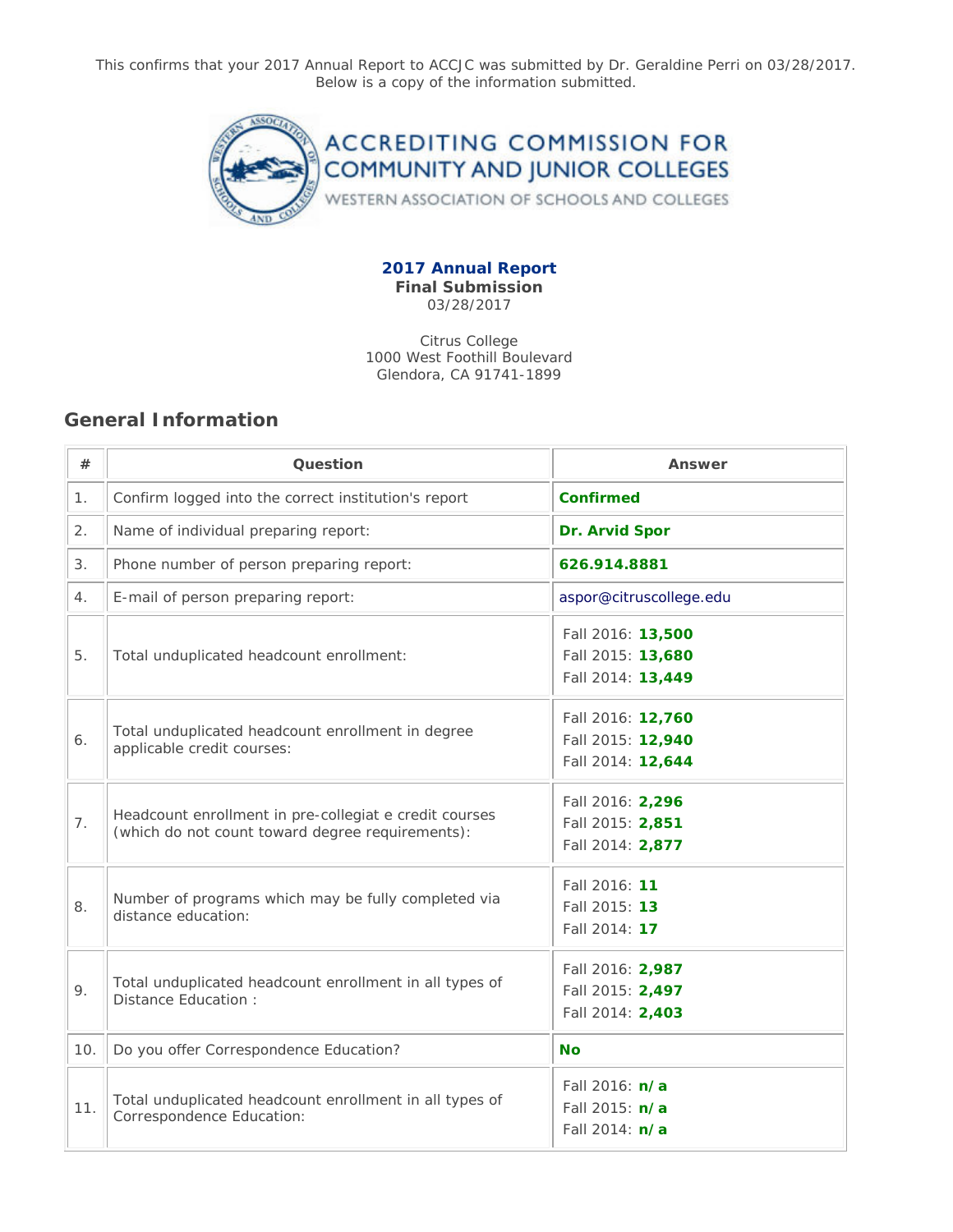## **Student Achievement Data**

| #   | Question                                                                                                                                              |                                             | Answer                        |       |  |  |  |
|-----|-------------------------------------------------------------------------------------------------------------------------------------------------------|---------------------------------------------|-------------------------------|-------|--|--|--|
|     |                                                                                                                                                       | 2016                                        | 2015                          | 2014  |  |  |  |
| 12. | What is your Institution-set standard for<br>a. www.completion?                                                                                       | 71.3 %                                      | 70.3 %                        | 67 %  |  |  |  |
|     | b. Actual successful course completion rate:                                                                                                          | 70.3 %                                      | 69.3%                         | 69.2% |  |  |  |
|     | a. Type of Institute-set standard for degrees                                                                                                         | <b>Number-Other</b>                         |                               |       |  |  |  |
|     | If Number-other or Percent-other, please<br>describe:                                                                                                 | Number of students completing a degree      |                               |       |  |  |  |
| 13. |                                                                                                                                                       | 20 16                                       | 2015                          | 2014  |  |  |  |
|     | What is your Institution-set standard for<br>b.<br>degrees?                                                                                           | 1,283                                       | 1,270                         | 778   |  |  |  |
|     | c. Actual degrees awarded:                                                                                                                            | 1,360                                       | 1,254                         | 1,244 |  |  |  |
|     | a. Type of Institute-set standard for certificates                                                                                                    | <b>Number-Other</b>                         |                               |       |  |  |  |
|     | If Number-other or Percent-other, please<br>describe:                                                                                                 | Number of students completing a certificate |                               |       |  |  |  |
| 14. |                                                                                                                                                       | 2016                                        | 2015                          | 2014  |  |  |  |
|     | What is your Institution-set standard for<br>b.<br>certificates?                                                                                      | 1,151                                       | 1,140                         | 429   |  |  |  |
|     | c. Actual certificates awarded:                                                                                                                       | 1,324                                       | 1,127                         | 404   |  |  |  |
|     | Type of Institute-set standard for student<br>a. transfers to a 4-year colleges/universities<br>If Number-other or Percent-other, please<br>describe: | Number of transfers                         |                               |       |  |  |  |
| 15. |                                                                                                                                                       | 2016                                        | 2015                          | 2014  |  |  |  |
|     | What is your Institution-set standard for student<br>b.<br>transfers to 4-year colleges/universities?                                                 | 1,285                                       | 1,260                         | 905   |  |  |  |
|     | Actual student transfers to 4-year<br>$C$ .<br>colleges/universities:                                                                                 | 1,123                                       | 1,234                         | 1,082 |  |  |  |
| 16. | Number of CTE certificates and degrees for which the institution has<br>set a standard for licensure passage rates:                                   |                                             | 2016: 7<br>2015: 8<br>2014: 0 |       |  |  |  |
| 17. | Number of CTE certificates and degrees for which the institution has<br>set a standard for graduate employment rates:                                 | 2016: 50<br>2015: 49<br>2014: 46            |                               |       |  |  |  |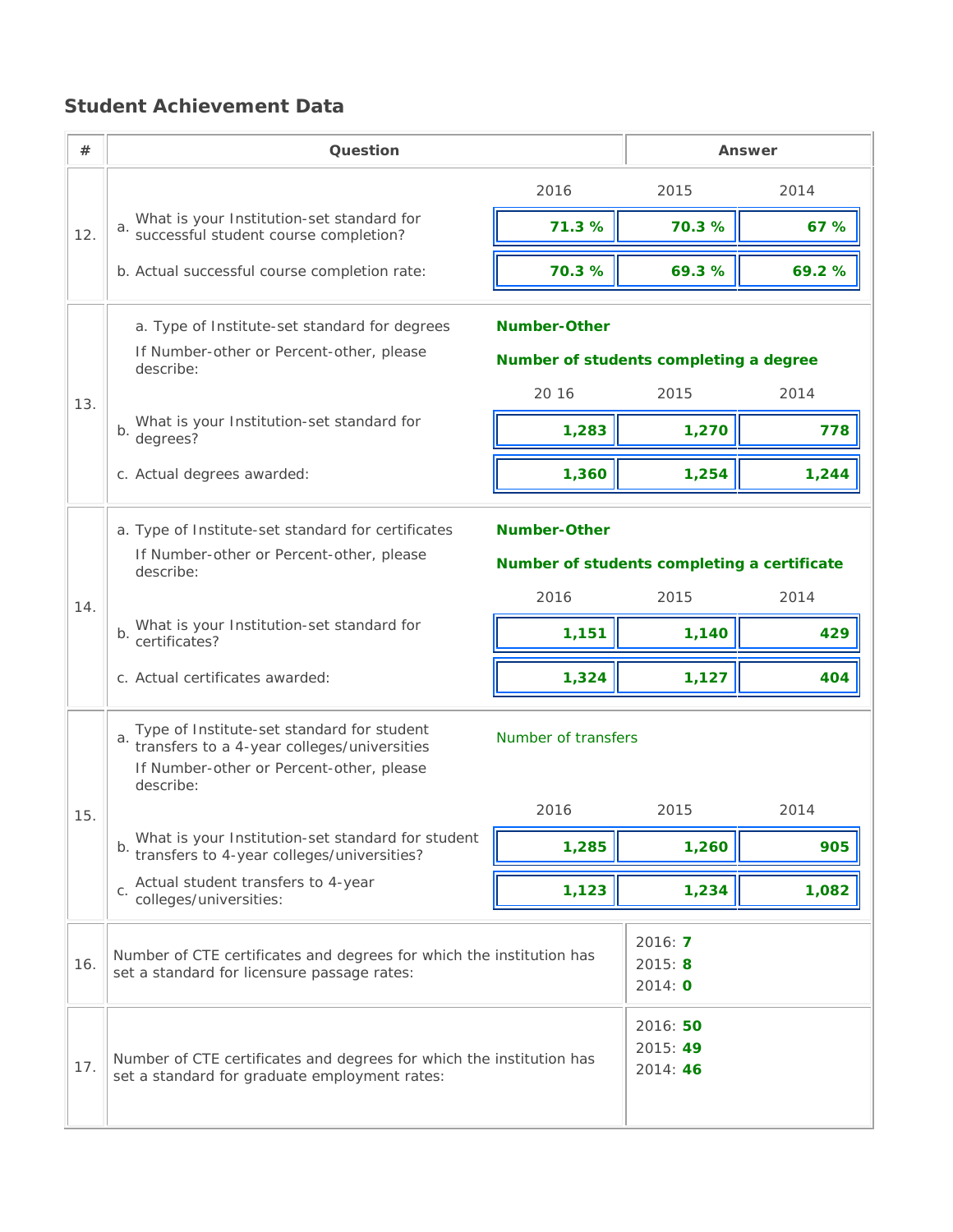|     | Program                                                                                                                                         |       | Examination     |  | Institution<br>set<br>standard<br>(% ) | 2015<br>Pass Rate<br>$(\%)$       | 2014<br>$(\% )$ |         | 2013<br>Pass Rate Pass Rate<br>$(\%)$                                         |
|-----|-------------------------------------------------------------------------------------------------------------------------------------------------|-------|-----------------|--|----------------------------------------|-----------------------------------|-----------------|---------|-------------------------------------------------------------------------------|
|     | <b>Cosmetology - Practical</b>                                                                                                                  |       | state           |  | 70 %                                   | 97.75<br>℅                        |                 | 88 %    | 93.5 %                                                                        |
|     | <b>Cosmetology - Written</b>                                                                                                                    |       | state           |  | 70 %                                   | 83.25<br>℅                        |                 | 60 %    | 87.25<br>℅                                                                    |
|     | <b>Esthetician - Practical</b>                                                                                                                  |       | state           |  | 70 %                                   | 89 %                              |                 | 99 %    | 93.75<br>%                                                                    |
|     | <b>Esthetician - Written</b>                                                                                                                    |       | state           |  | 70 %                                   | 93 %                              |                 | 95 %    | 92 %                                                                          |
| 18. | <b>Emergency Medical Technician (EMT)</b>                                                                                                       |       | national        |  | 75 %                                   | 80 %                              |                 | 68 %    | 93 %                                                                          |
|     | <b>Registered Dental Assistant (RDA) -</b><br><b>Practical</b>                                                                                  |       | state           |  | 75 %                                   | 37%                               |                 | 94 %    | 88 %                                                                          |
|     | <b>Registered Dental Assistant (RDA) -</b><br>Written                                                                                           | state |                 |  | 75 %                                   | 76 %                              |                 | 74 %    | 100 %                                                                         |
|     | <b>Registered Dental Assistant (RDA) -</b><br>Law/Ethics                                                                                        |       | state           |  | 75 %                                   | 100 %                             |                 | 93 %    | 86 %                                                                          |
|     | <b>Licensed Vocational Nursing (LVN)</b>                                                                                                        |       | state           |  | 75 %                                   | 85 %                              |                 | 85 %    | 95 %                                                                          |
|     | <b>Registered Nursing (RN)</b>                                                                                                                  |       | state           |  | 75 %                                   | 89 %                              |                 | 87 %    | 80 %                                                                          |
|     | <b>Certified Nurse Assistant (CNA) - Written</b>                                                                                                |       | state           |  | 75 %                                   | $n/a$ %                           |                 | $n/a$ % | 100 %                                                                         |
|     | <b>Certified Nurse Assistant (CNA) - Skills</b>                                                                                                 |       | state           |  | 75 %                                   | $n/a$ %                           |                 | $n/a$ % | 92 %                                                                          |
|     | <b>Certified Nurse Assistant (CNA)</b><br>Job placement rates for students completing certificate programs and CTE (career-technical education) |       | state           |  | 75 %                                   | 100 %                             |                 | 100 %   |                                                                               |
|     | degrees:                                                                                                                                        |       | Institution set |  | 2015 Job<br><b>Placement Rate</b>      | 2014 Job<br><b>Placement Rate</b> |                 |         | 2013 Job                                                                      |
|     | Program                                                                                                                                         |       | standard (%)    |  | $(\% )$                                | $(\%)$                            |                 |         | $(\% )$                                                                       |
|     | <b>Forestry/Wildland Resources</b>                                                                                                              |       | 68 %            |  | 79.17 %                                |                                   | 71 %            |         |                                                                               |
|     | Accounting                                                                                                                                      |       | 68 %            |  | 65.5 %                                 |                                   | 65 %            |         |                                                                               |
|     | <b>Digital Media</b><br><b>Information Technology</b>                                                                                           |       | 68 %<br>68 %    |  | 85.7 %<br>71.5 %                       |                                   | 14 %<br>$n/a$ % |         |                                                                               |
|     |                                                                                                                                                 |       | 68 %            |  | 71.4 %                                 |                                   | $n/a$ %         |         | $n/a$ %<br><b>Placement Rate</b><br>87.5 %<br>81.5 %<br>50 %<br>50 %<br>66.7% |
|     | Medium & Heavy Truck Technology<br><b>Automotive Technology</b>                                                                                 |       | 68 %            |  | 89.3%                                  |                                   | 92 %            |         | 74.2 %                                                                        |
| 19. | <b>Drafting Technology</b>                                                                                                                      |       | 68 %            |  | 66.7%                                  |                                   | $n/a$ %         |         | 66.7%                                                                         |
|     | <b>Water Technology</b>                                                                                                                         |       | 68 %            |  | 100 %                                  |                                   | 86 %            |         |                                                                               |
|     | <b>Recording Arts/Commercial Music</b>                                                                                                          |       | 68 %            |  | 76.8%                                  |                                   | 54 %            |         | 89.4 %<br>77.6 %                                                              |
|     | <b>Emerging Theatre Technology</b>                                                                                                              |       | 68 %            |  | 100 %                                  |                                   | 75 %            |         |                                                                               |
|     | <b>Licensed Vocational Nursing</b>                                                                                                              |       | 68 %            |  | 85.4 %                                 |                                   | 77 %            |         |                                                                               |
|     | <b>Dental Assisting</b>                                                                                                                         |       | 68 %            |  | 93.1%                                  |                                   | 91 %            |         |                                                                               |
|     | <b>Child Development</b>                                                                                                                        |       | 68 %            |  | 79.5 %                                 |                                   | 63 %            |         |                                                                               |
|     | <b>Administration of Justice</b><br>Cosmetology/Esthetician                                                                                     |       | 68 %<br>68 %    |  | 79.6 %<br>72.9%                        |                                   | 73 %<br>68 %    |         | 60 %<br>82.1%<br>89.3%<br>56 %<br>82.4 %<br>76.9%                             |